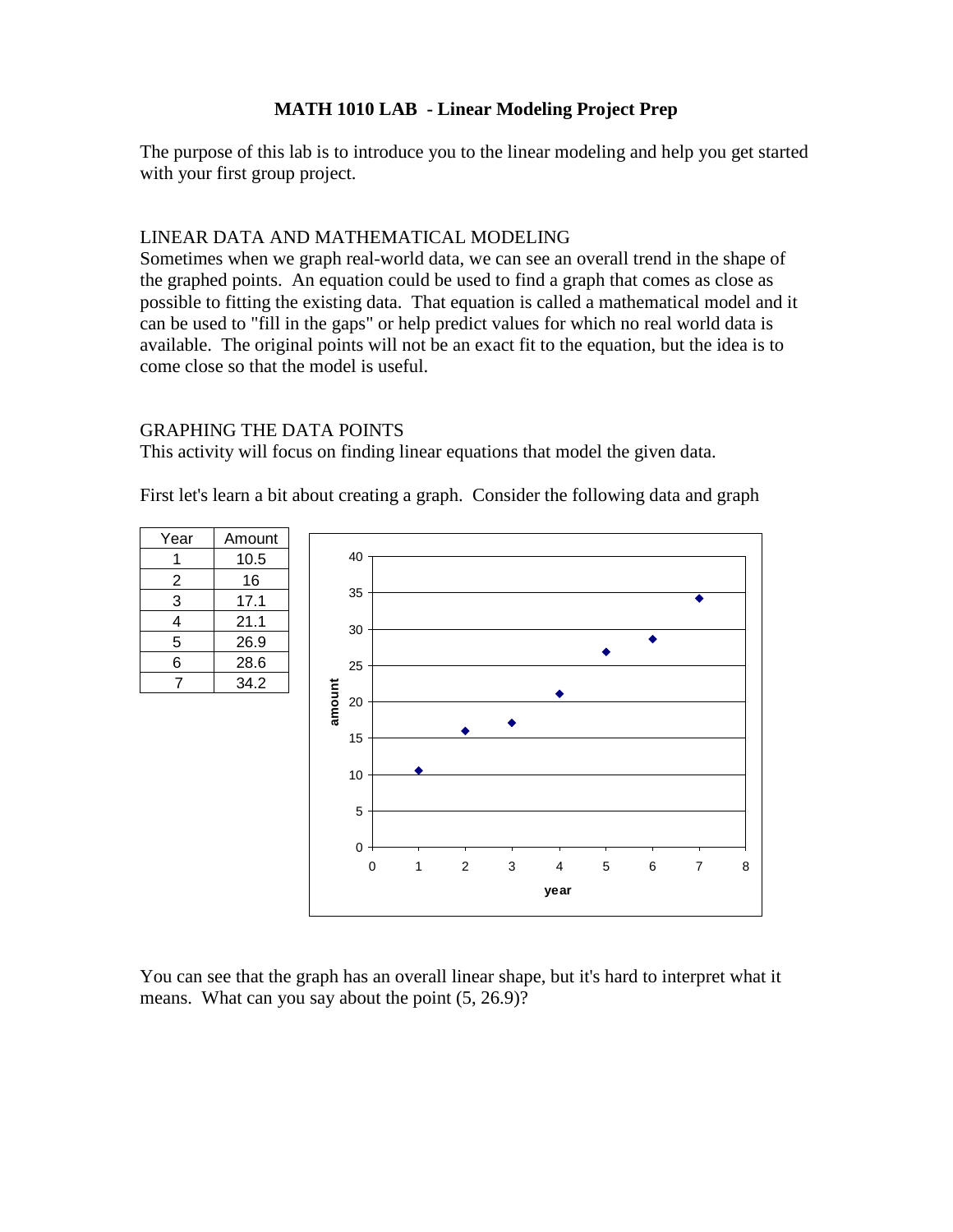Using the same data, let's clarify the graph:

| Year | Amount |
|------|--------|
|      | 10.5   |
| 2    | 16     |
| 3    | 17.1   |
| 4    | 21.1   |
| 5    | 26.9   |
| 6    | 28.6   |
| 7    | 34.2   |



Notice that the title at the top of the graph and the labels on the axes now tell you what the graph is about.

### INTERPRETING THE DATA

You should be able to explain the graphic information using ordinary English. First, choose the best interpretation of the point (5, 26.9) from the choices below:

- A. There is a dot on the graph where  $x = 5$  and  $y = 26.9$ .
- B. When the year is 5 the profit is 26.9.
- C. In year 5 they made 26.9 thousand dollars.
- D. In 2008 Ace Dog Grooming earned a profit of \$26,900.

All of the answers attempt to make some sort of true statement about the point, but only the last statement gives a really good explaination of what that point really means. Keep this in mind when you are asked to "interpret" a graph.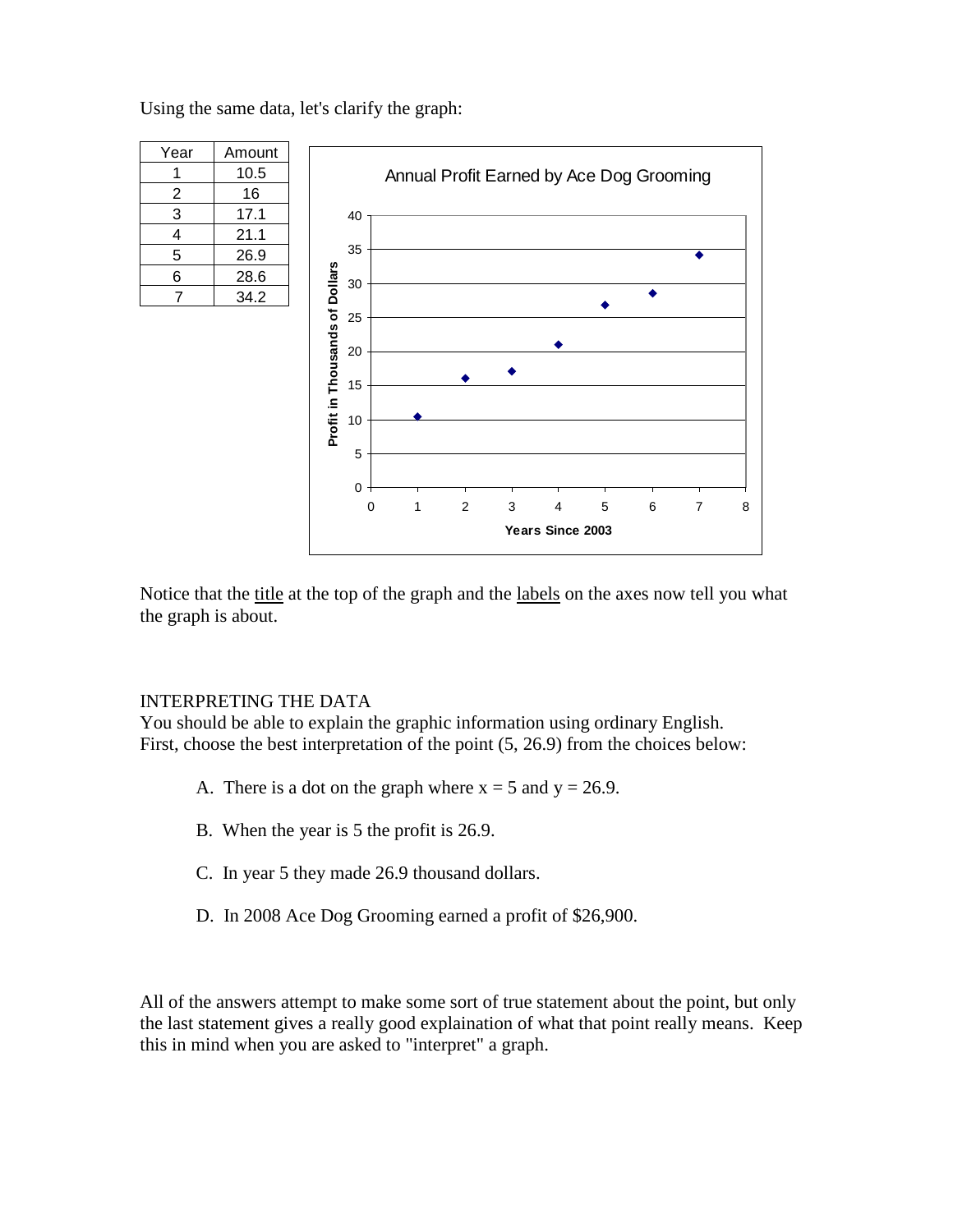## FINDING AN EQUATION TO MODEL THE DATA

Our method here will be very informal. You will "eye-ball" the graph and pick a pair of points. Drawing a line through those two points should give you a line that comes close to the given data. Then using these points, find the equation of the line that passes through them.

Try the points (1, 10.5) and (4, 21.1). Find the equation of the line through these points. Show your work and round to two decimal places if necessary. Use a straight edge to draw the line on the graph above.

Now try again using the points (3, 17.1) and (4, 21.1). Find the equation of the line through these points. Show your work and round to two decimal places if necessary. Use a straight edge to draw the line on the graph above.

Either line is OK to use as your model. Is one easier than the other? Which one would you rather work with?

(There is a mathematical technique called Linear Regression in which all the data values are used to find the one unique line that best fits the data. This technique is beyond the scope of Math 1010.)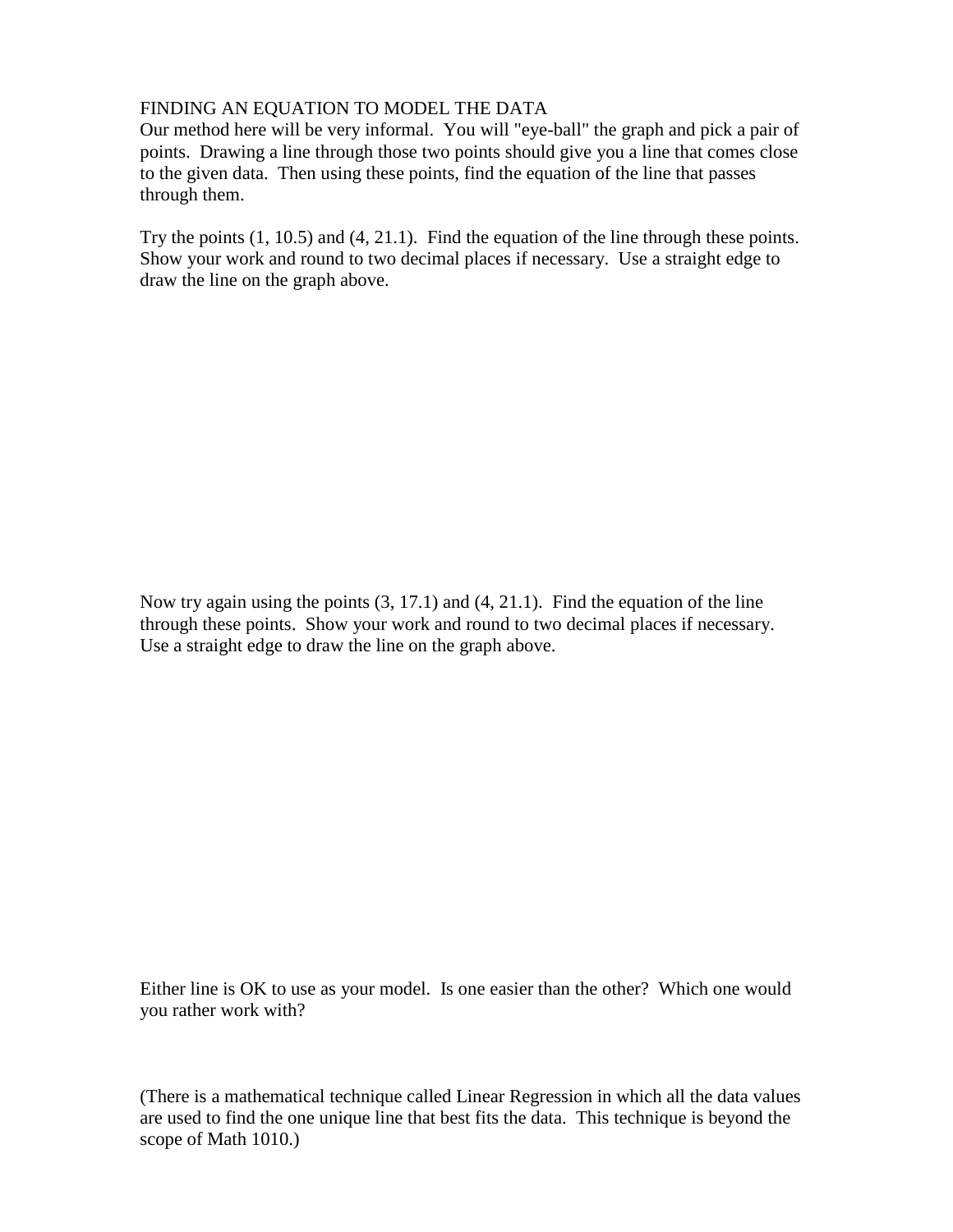#### USI NG YOUR LINEAR MODEL

Write down the equation you want to use to model the profit of Ace Dog Grooming.

y = \_\_\_\_\_\_\_\_\_\_\_\_\_\_\_\_

Use your model to answer the following questions. Show your work.

1. What is the *y*-intercept of your linear model? Use a complete sentence to interpret its meaning.

2. How much profit can Ace Dog Grooming expect to earn in the year 2013?

3. In what calendar year would their profit reach \$50,000?